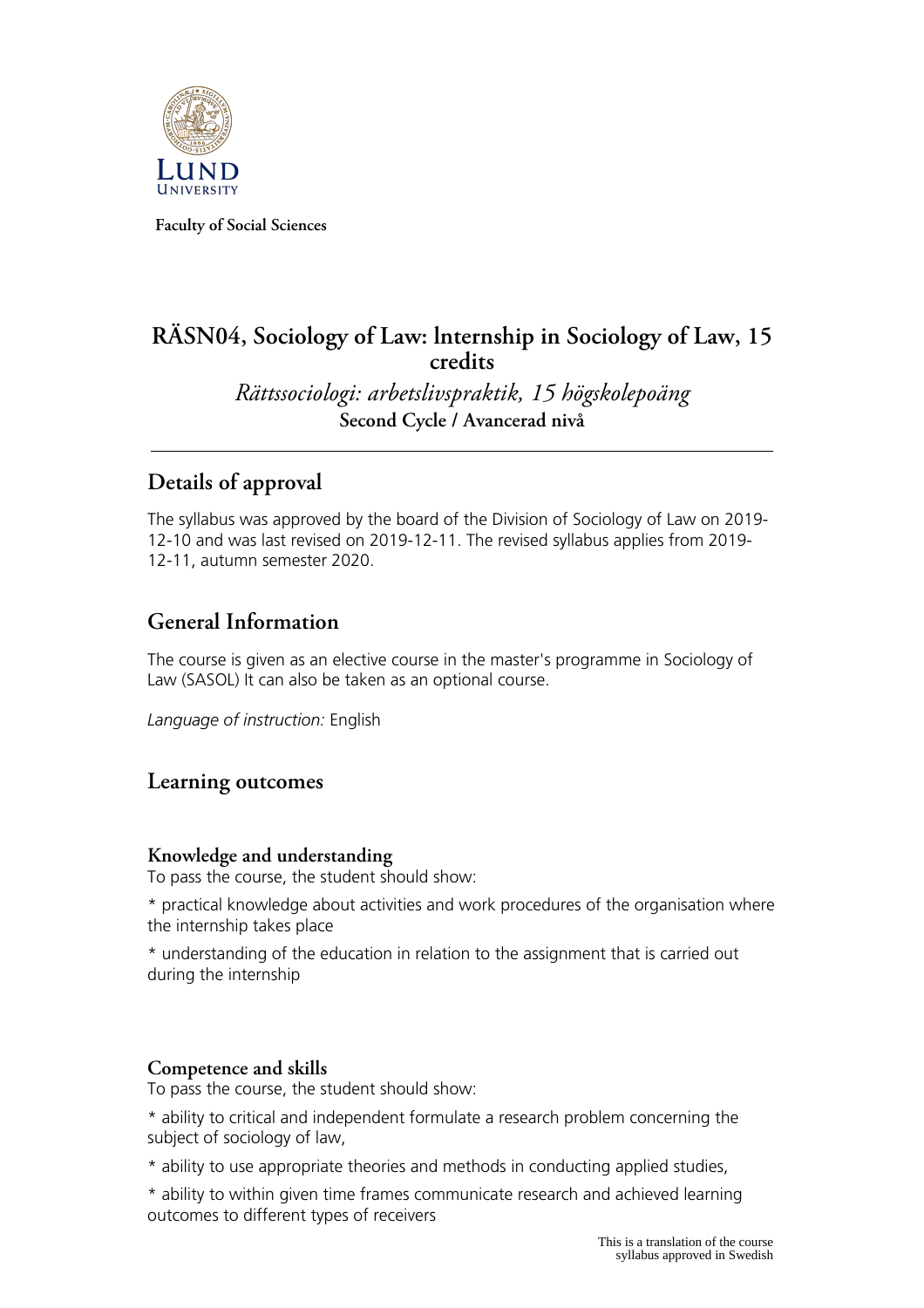#### **Judgement and approach**

To pass the course, the student should show:

\* ability to identify needs of additional knowledge that can increase the skills in relation to the working life

### **Course content**

The student spends 10 weeks in a for the course relevant organisation. During this time, the student is continuously active in the activities of the organisation, works with qualified assignments and carries out a smaller independent project. The student is guided and supported by a supervisor that has been appointed by the workplace, where the internship takes place. 20 % of the internship should be devoted to course work. For this work the student has a supervisor at the university.

### **Course design**

The internship is carried out within the public or private sector or within an NGO in Sweden or abroad. During the internship, the student should carry out an independent working place assignment of relevance for Sociology of Law. The specific working place assignment can vary and can for example imply to carry out a smaller investigation or evaluation. The working place assignment is decided in consultation between the student and the workplace. Furthermore, the student is to participate in the daily work of the host organisation and take part of varying duties supported by a placement supervisor.

It is the student's responsibility to arrange an internship and to finance travel and accommodation during the period of study. The student may not receive a salary from the host organisation. To become registered for the course, it is required that the supervisor of the internship and the main tasks have passed by course coordinator. Teaching is conducted through exercises in the form of web-based seminars. Participation in the teaching is compulsory.

The supervisor at the workplace makes a written assessment of the internship period. The assessment, that can be in Swedish or English, should contain information about the student's name, the name of the organisation, the period for placement, which type of assignments the student has worked with, and the quality of the student's work. The written documentation of the student's work is placed to the assessment.

The placement period runs for 10 weeks of which the teaching includes 2 weeks. The practical training corresponds to 12 credits and the teaching part 3 credits. No later than 6 weeks before the internship begins, the student should submit an internship plan that includes a description of the internship and the assignments that the student should work with during the internship. The internship plan should be approved by the course coordinator. Before the internship is started, a tripartite agreement should be established between the workplace, the student and the university. In those cases where the student carry out an "Erasmuspraktik", the internship plan is substituted by a so-called "Learning Agreement for Traineeship". After completed internship, the student should deliver a certificate from the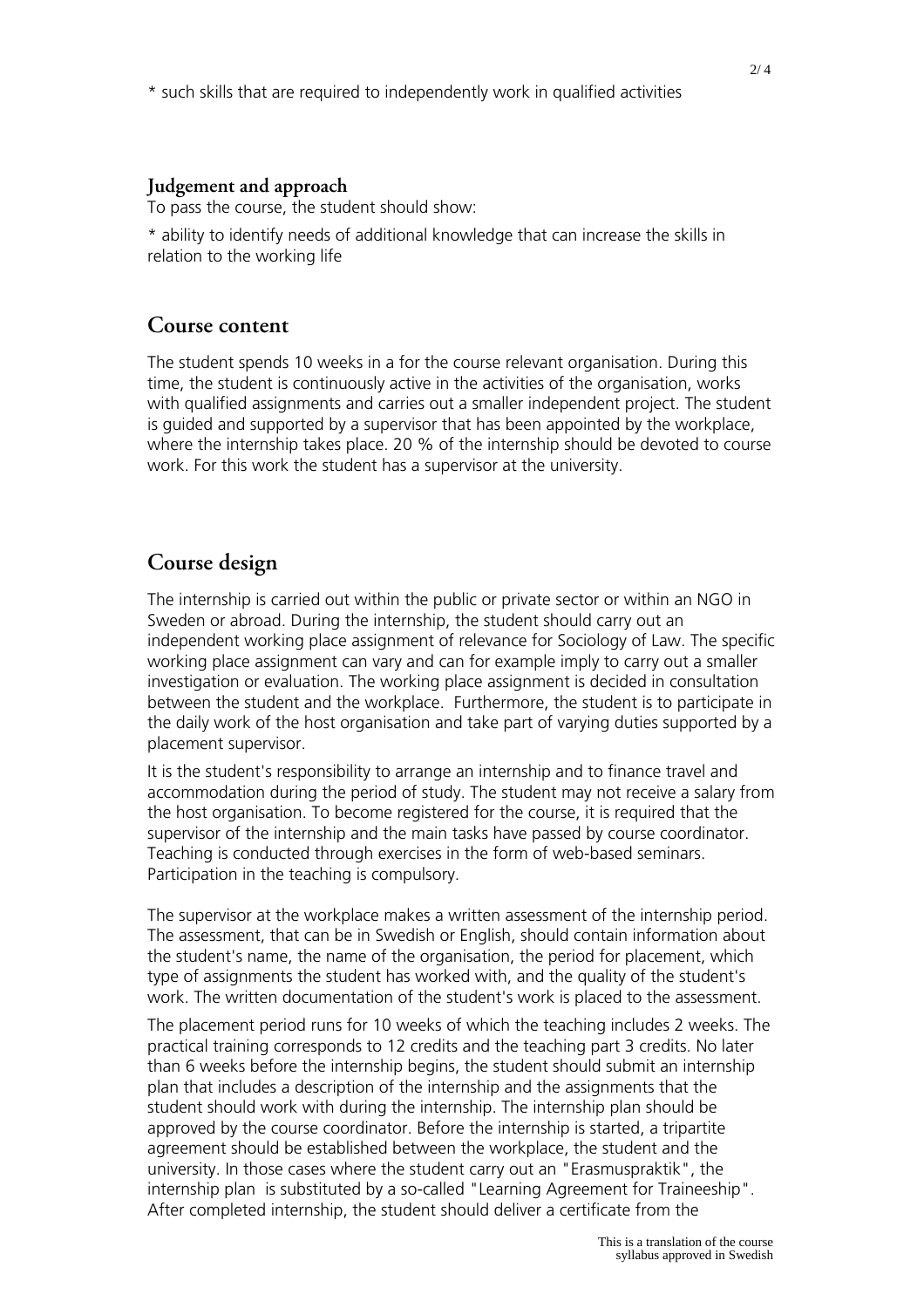workplace that certifies that the internship has been carried out according to the practice plan.

#### **Assessment**

Examination is continuously arranged through two (2) written assignments.

1. An introduction to, and description of the workplace and a description of the subject for the independent work.

2. An individual assignment

Three opportunities for examination are offered in connection to the course; a first examination and two re-examinations. Within a year after the end of the course are offered at least two additional examination sessions on the same course content. After this, further re-examination opportunities are offered but in accordance with the current course syllabus.

If a student fails to complete the internship he/she will be given another opportunity to complete it satisfactorily. In this case, the entire internship must be re-done. It is the student's own responsibility to find a new placement or continue for another period at the first internship placement.

The examiner, in consultation with Disability Support Services, may deviate from the regular form of examination in order to provide a permanently disabled student with a form of examination equivalent to that of a student without a disability.

*Subcourses that are part of this course can be found in an appendix at the end of this document.*

## **Grades**

Marking scale: Fail, Pass.

To obtain Pass on the course, the student must fulfill the learning objectives set for the course. At the start of the course students are informed about the learning outcomes stated in the syllabus and about the grading scale and how it is applied in the course.

### **Entry requirements**

Admission to the course requires 45 credits of courses in the master's programme in Sociology of Law (SASOL), including profile courses for the programme amounting to 30 credits and 15 credits courses in theory of science (7.5 credits) and research methods (7.5 credits) or the equivalent.

## **Further information**

It is the student's own responsibility to find a suitable organisation for the internship, as well as to finance travels, housing etc. The arrangements made with the organisation and the supervisor must be approved by the programme management before the internship begins. Application for the course is made on a special form.